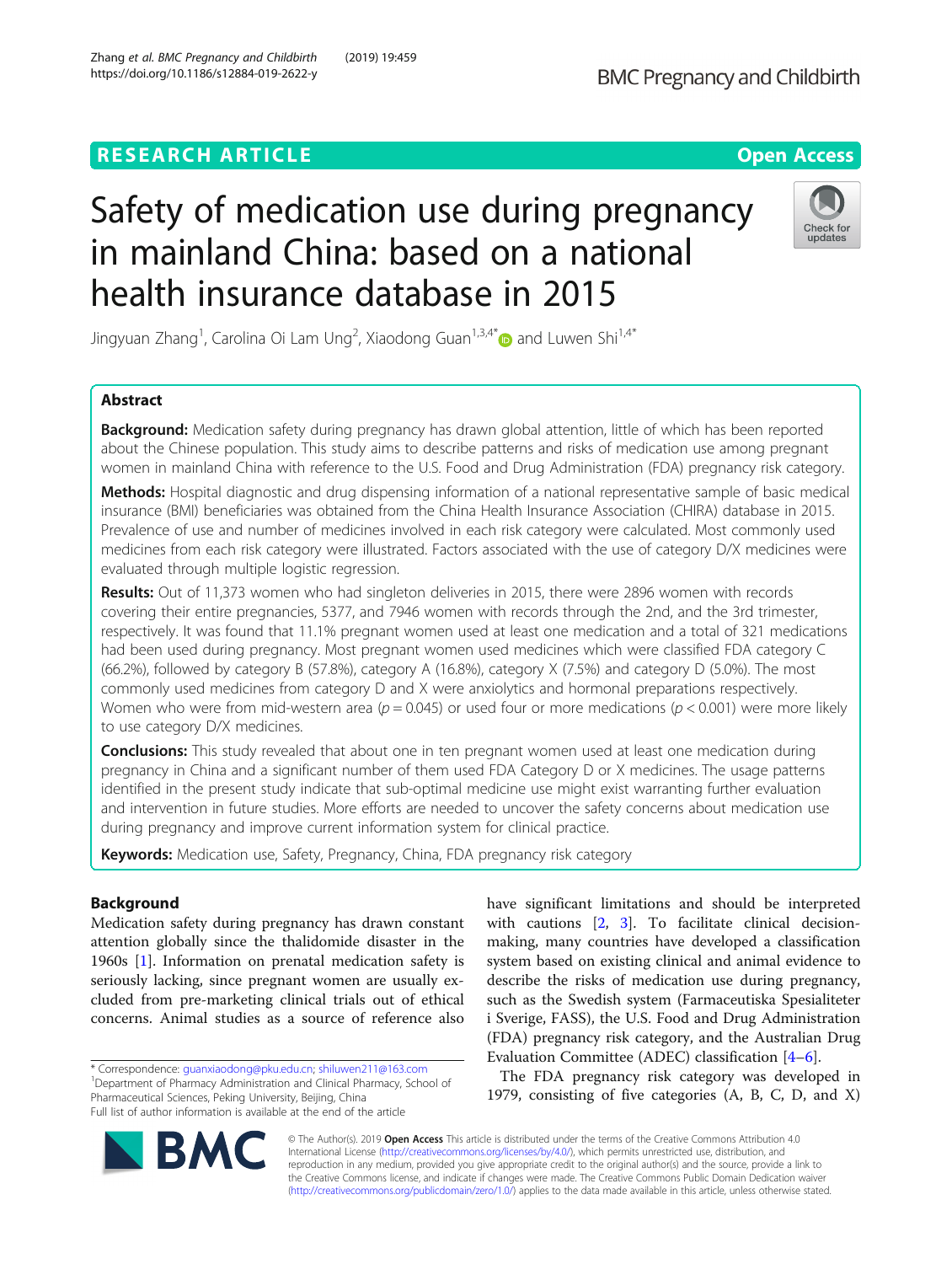based on published evidence of the risks and benefits of medication use during pregnancy [\[7](#page-7-0)]. According to the Requirements on Content and Format of Labeling for Human Prescription Drug and Biological Products (21 CFR Part 201) issued in 1979, there were two subsections under the "Pregnancy" part: (i) Teratogenic effects which refer mainly to the risk of fetal abnormalities related to medication use; (ii) Nonteratogenic effects which refer mainly to the drug's effects on reproduction or nonteratogenic effects in the fetus or newborn infant such as withdrawal symptoms or hypoglycemia [\[8](#page-7-0)]. While highlighting the toxicological consideration of antenatal medication use, this system was criticized for its oversimplification and incompetence to guide clinical practice and was later replaced by a narrative labelling system known as "Pregnancy and Lactation Labeling Rule (PLLR)" in 2015 [[4,](#page-7-0) [6](#page-7-0), [9](#page-7-0)]. However, PLLR still does not provide a definitive "yes" or "no" answer on medication safety and cannot be used for retrospective chart review [\[10](#page-7-0)]. Despite certain limitations, the old FDA risk category can provide a rough description of medication use risks during pregnancy on a population basis [\[6](#page-7-0), [9](#page-7-0)] and has been widely adopted in drug utilization studies both in developed and developing countries [[10](#page-7-0)–[15](#page-7-0)]. For the purpose of this study, the term "risks of medication use" will be used to cover both teratogenic and nonteratogenic effects which could be evaluated in the FDA pregnancy risk category [[12,](#page-7-0) [16,](#page-7-0) [17\]](#page-7-0).

Previous studies reported a prominent use of medicines in category A, B, and C, and a considerable prevalence of higher-risk medication use (category D/X) during pregnancy ranging from 1.6 to 8.2%, which again raised concerns about maternal medication use [[12](#page-7-0), [13,](#page-7-0) [17](#page-7-0)–[21\]](#page-7-0). Age, insurance type, region, health status, physician specialty, and number of medications were found significantly associated with category D/X medicine use [[17](#page-7-0), [20](#page-7-0)]. However, too little is currently known about medication safety during pregnancy in mainland China.

As the number of live births reached 17.6 million in 2017 nationally [\[22\]](#page-7-0), pregnant women in China comprise an increasingly larger population. Moreover, familyplanning policy in China transitioned from one-child birth control to a universal two-child policy since 2016 [[23\]](#page-7-0), which has been reported to be associated with some changes of birth characteristics in China: more women being multiparous, and aged 35 or over at the time of delivery [\[24](#page-7-0)]. This presents greater challenge to clinical practice to the appropriateness and safety of medication treatment during pregnancy especially for pregnant women aged over 35 years or above [[25\]](#page-7-0). In order to optimize maternal and infant health, research on maternal medication safety and its determinants is urgently needed to inform policy makers and health providers. Given there is no authoritative guidance on medication use during pregnancy officially issued in China, in this study, we aimed to (i) describe the patterns and risks of medication use with reference to FDA pregnancy risk category among pregnant women derived from a national health insurance database in 2015 in China and (ii) evaluate the factors associated with the use of medicines with potential harms during pregnancy (FDA category D/X).

### **Methods**

#### Data source

By the end of 2015, over 1.33 billion (97%) of Chinese population was covered by three public insurance schemes, Urban Employee Basic Medical Insurance (UEBMI) mandatory for urban employees, Urban Resident Basic Medical Insurance (URBMI) targeting the unemployed, children, students, and the disabled in urban areas, and New Rural Cooperative Medical Scheme (NRCMS) for rural residents [[26](#page-7-0)]. Medical service utilization information of every UEBMI and URBMI (hereafter jointly referred to as BMI) beneficiary in hospitals and BMI designated drugstores is routinely collected by BMI databases at city level, which includes: (1) BMI beneficiaries' demographic information, e.g., unique personal identifiers, birth date, and gender; (2) inpatient and outpatient medical encounters information, e.g., principal diagnosis for each encounter coded with International Classification of Diseases 10th Revision (ICD-10), admission and discharge dates, and facilities' information; (3) all medical service utilization data for each encounter, e.g. the name, date, price, and quantity of medications dispensed and procedures performed, regardless of whether or not these items are covered by current BMI schemes.

The China Health Insurance Association (CHIRA) employed a two-stage systematic sampling design to obtain a national representative sample of BMI beneficiaries and extracted cross-sectional medical service utilization data annually from these city-level BMI databases, which forms the unique national health insurance database known as the CHIRA database [[27](#page-7-0)]. Medication utilization data of pregnant women in this study was obtained from the CHIRA database in 2015, which overall contained information on 37.3 million BMI beneficiaries sampled from 82 cities nationwide, representing about 2% of the total population in Mainland China. Since the CHIRA data was de-identified, this study was exempt from Institutional Review Board review by the Ethics Committee of Peking University Health Science Center, Beijing, China (No. IRB00001052–17022).

#### Study population

Women aged 12–54 with a singleton delivery between January 1st 2015 and December 31th 2015 in the national health insurance database were identified by ICD-10. As direct measures of gestational age such as the last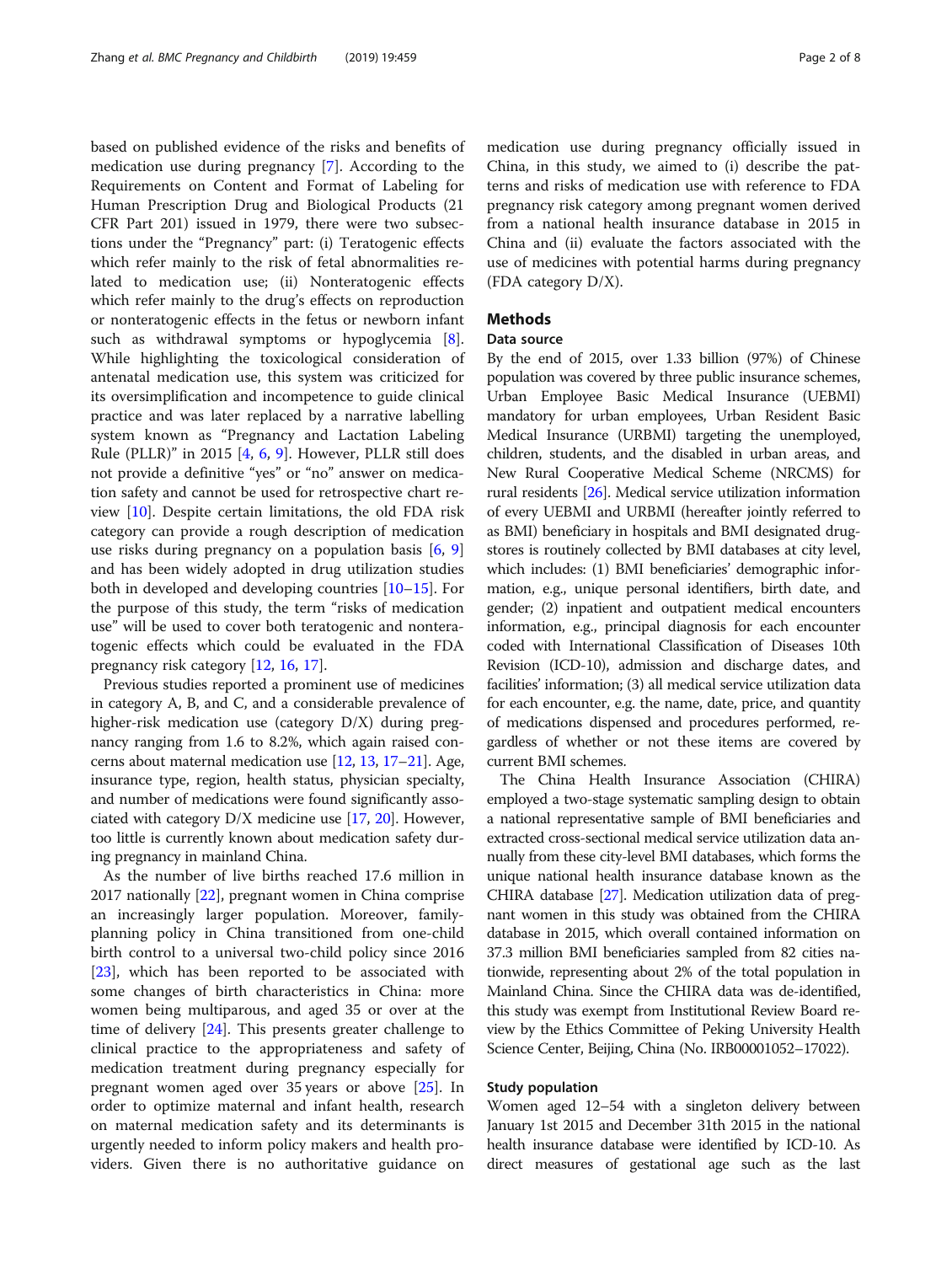menstrual period (LMP) were lacking in the database, in order to pinpoint each period of medication use, we employed a delivery-date algorithm validated by Li Q. et al. (2013) assuming a gestational duration of 270 days (245 days for preterm delivery), with three 90-day trimesters during pregnancy (65 days of the third trimester for preterm delivery) based on admission date for delivery [\[28](#page-7-0)]. Only women who had a singleton delivery in 2015, were between 12 and 54 years old at delivery, and whose records in the CHIRA database covered at least one trimester were included in this study.

#### Medication information

According to the approval number issued by National Medicinal Product Administration (NMPA), medications were divided into modern Western medicine and Traditional Chinese Medicine (TCM). As FDA pregnancy risk category was only applicable to Western medicine, TCM were excluded from analysis in this study. Records with missing information were also excluded from the analysis.

#### FDA pregnancy risk category information

Information on FDA pregnancy risk category (A, B, C, D and X) was identified from the MicroMedex database and the Monthly Index of Medical Specialties (MIMS) database. If a medication was identified as compound formula, the category of the ingredient with the highest risk was taken into analysis. Medications without available FDA pregnancy category information were classified as unknown. With available evidence indicating potential fetal abnormalities, medications in category D (positive evidence of human fetal risk and should only be used in a life-threatening situation or lack of alternatives) or category X (contraindicated in pregnant women as the risk clearly outweighs any possible benefit) [[29\]](#page-7-0) were usually regarded as medications with potentially harmful for pregnant women in present studies [[17,](#page-7-0) [21](#page-7-0)], and in this study as well.

#### Outcome measures and statistical analysis

To summarize medication use patterns during pregnancy, for each trimester and through the entire pregnancy, prevalence of overall medication use was defined as the proportion of women with any medication dispensed. Prevalence for specific medication use was calculated as the percentage of women with a specific medication dispensed to all women with at least one medication dispensed in each trimester and during the entire pregnancy. Prevalence in each risk category was displayed as the proportion of women exposed to medications under a specific risk category among all the women with at least one medication dispensed in the time frame of interest. Among women with at least one medication dispensed in each

trimester and during the entire pregnancy, we calculated total number of different medications dispensed under each FDA risk category by generic names.

Descriptive analyses was performed on sample characteristics, medication use prevalence, and overall distribution of medication use risks. Numerical variables were summarized with median while categorical variables with proportions. We used Chi-square test to examine prevalence difference among three trimesters. Risk factors associated with high-risk medication use (FDA D/X category) were explored using multiple logistic regression with odds ratio (OR) and 95% confidence intervals (95% CI).

#### Results

#### Sample characteristics

In total, 11,373 women aged from 12 to 54 with a singleton delivery in 2015 were identified from the CHIRA database. According to our estimates of each gestational period, 7946 women had records that covered at least one trimester. Among them, there were 2896, 5377, and 7946 women with records covering the 1st, 2nd, and 3rd trimester, respectively (Fig. [1](#page-3-0), Additional file [1](#page-6-0)). Most women aged between 25 and 29 years old. The majority lived in eastern area, participated in URBMI, and had a natural delivery (Table [1](#page-3-0)).

#### Overall medication use in each risk category during pregnancy

Overall, 11.1% of sampled women had used at least one medication during pregnancy and 321 different western medicines used by these women were identified. The most commonly used medicines were in FDA category C (66.2%) and B (57.8%), followed by category A (16.8%). Only less than one tenth of the women with at least one medication dispensed used medicines with higher risks (category X: 7.5%, D: 5.0%). The variety of medicines used in each trimester increased from the first trimester  $(n = 171)$  to the third trimester  $(n = 318)$ . Most medicines were assigned in FDA category C (38.3%) and B (20.9%), only a few fell in categories with higher risks (category D: 5.9%, X: 3.7%), and category A held the least number of medications. Besides the above, there were still a substantial proportion of pregnancies exposed to medicines without an assigned FDA risk category (41.9–49.4%), accounting for nearly 30% of all medications identified in this study (Table [2\)](#page-4-0).

#### Most commonly used medicines by FDA risk category

Of all the medicines used during pregnancy and each trimester, Additional file [2](#page-6-0) summarized the top 20 most common ones in FDA category A, B, and C. Irrigating solutions for injection or infusion, progesterone, vitamins, systematic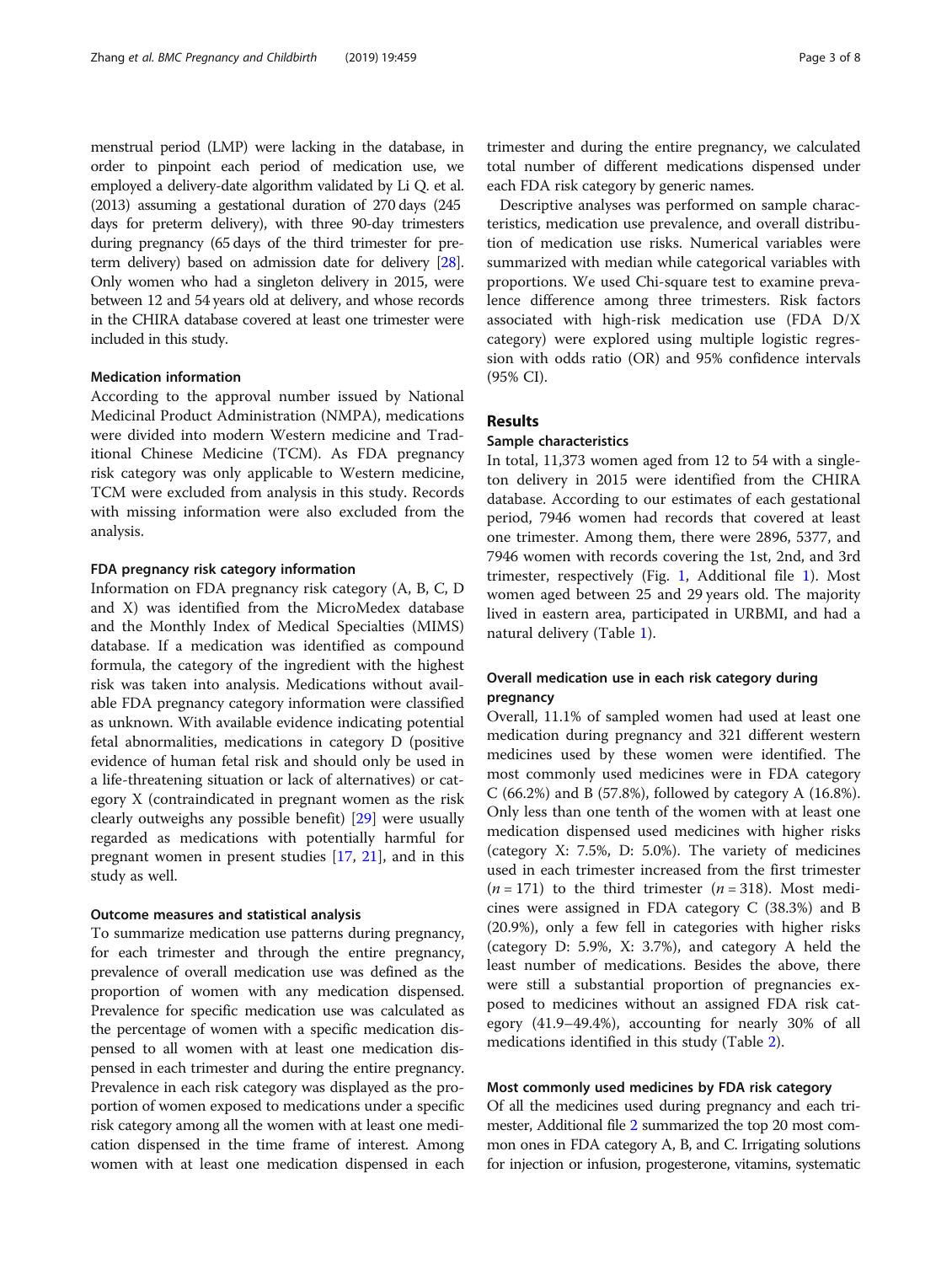<span id="page-3-0"></span>

hormonal preparations, and antibiotics were used frequently during pregnancy and each trimester.

As shown in Table [3](#page-5-0), there were still some women exposed to medicines which had relatively higher risks (D/ X category) during pregnancy, more often in the 1st trimester and the 3rd trimester. Within category D,

Table 1 Sample characteristics in each period

|                       | Gestational stages      |                |                |  |  |
|-----------------------|-------------------------|----------------|----------------|--|--|
|                       | T1/<br>Entire pregnancy | T <sub>2</sub> | T <sub>3</sub> |  |  |
| Total                 | 2896                    | 5377           | 7946           |  |  |
| Age, n (%)            |                         |                |                |  |  |
| < 25                  | 646 (22.3%)             | 1128 (21.0%)   | 1607 (20.2%)   |  |  |
| $25 - 29$             | 1282 (44.3%)            | 2393 (44.5%)   | 3601 (45.3%)   |  |  |
| $30 - 34$             | 688 (23.8%)             | 1316 (24.5%)   | 1935 (24.4%)   |  |  |
| $\geq$ 35             | 280 (9.7%)              | 540 (10.0%)    | 803 (10.1%)    |  |  |
| Area, n (%)           |                         |                |                |  |  |
| Eastern               | 1621 (56.0%)            | 3235 (60.2%)   | 4833 (60.8%)   |  |  |
| Mid-western           | 1275 (44.0%)            | 2142 (39.8%)   | 3113 (39.2%)   |  |  |
| Insurance type, n (%) |                         |                |                |  |  |
| <b>URBMI</b>          | 2170 (74.9%)            | 3947 (73.4%)   | 5833 (73.4%)   |  |  |
| <b>UFBMI</b>          | 726 (25.1%)             | 1430 (26.6%)   | 2113 (26.6%)   |  |  |
| Deliver type, n (%)   |                         |                |                |  |  |
| Natural delivery      | 1795 (62.0%)            | 3362 (62.5%)   | 4981 (62.7%)   |  |  |
| Other                 | 1101 (38.0%)            | 2015 (37.5%)   | 2965 (37.2%)   |  |  |

URBMI Urban Resident Basic Medical Insurance

UEBMI Urban Employee Basic Medical Insurance

medicines for nervous system such as benzodiazepines (BZDs) like diazepam (0.93%), alprazolam (0.62%), and anti-epileptics like phenobarbital (0.31%), were the most common ones. Medicines classified as category X mainly included hormonal preparations such as oxytocin (3.11%) and misoprostol (0.93%). The use of antiviral drug ribavirin (1.55%), a category X medicine, was also prominent. In addition, early use of high-risk dermatological agents such as tretinoin (category D) and isotretinoin (category X) were also observed in this study.

#### Factors associated with FDA category D/X medication use among women with at least one medication use during pregnancy

The results of multiple Logistic regression exploring factors related to the use of category D/X medicines among women with at least one medication use during the entire pregnancy were shown in Table [4](#page-5-0). Women who were from mid-western area ( $p = 0.045$ ), used four or more medications during pregnancy ( $p < 0.001$ ), or those who regularly went to tertiary hospitals ( $p = 0.076$ ) were more likely to use category D/X medicines compared with their counterparts.

#### **Discussion**

In this study, we found that about one in ten pregnant women reported use of at least one medication during pregnancy in China and categories C, B, and A medicine were most commonly used. While the overall prevalence of medication use is comparatively lower than what has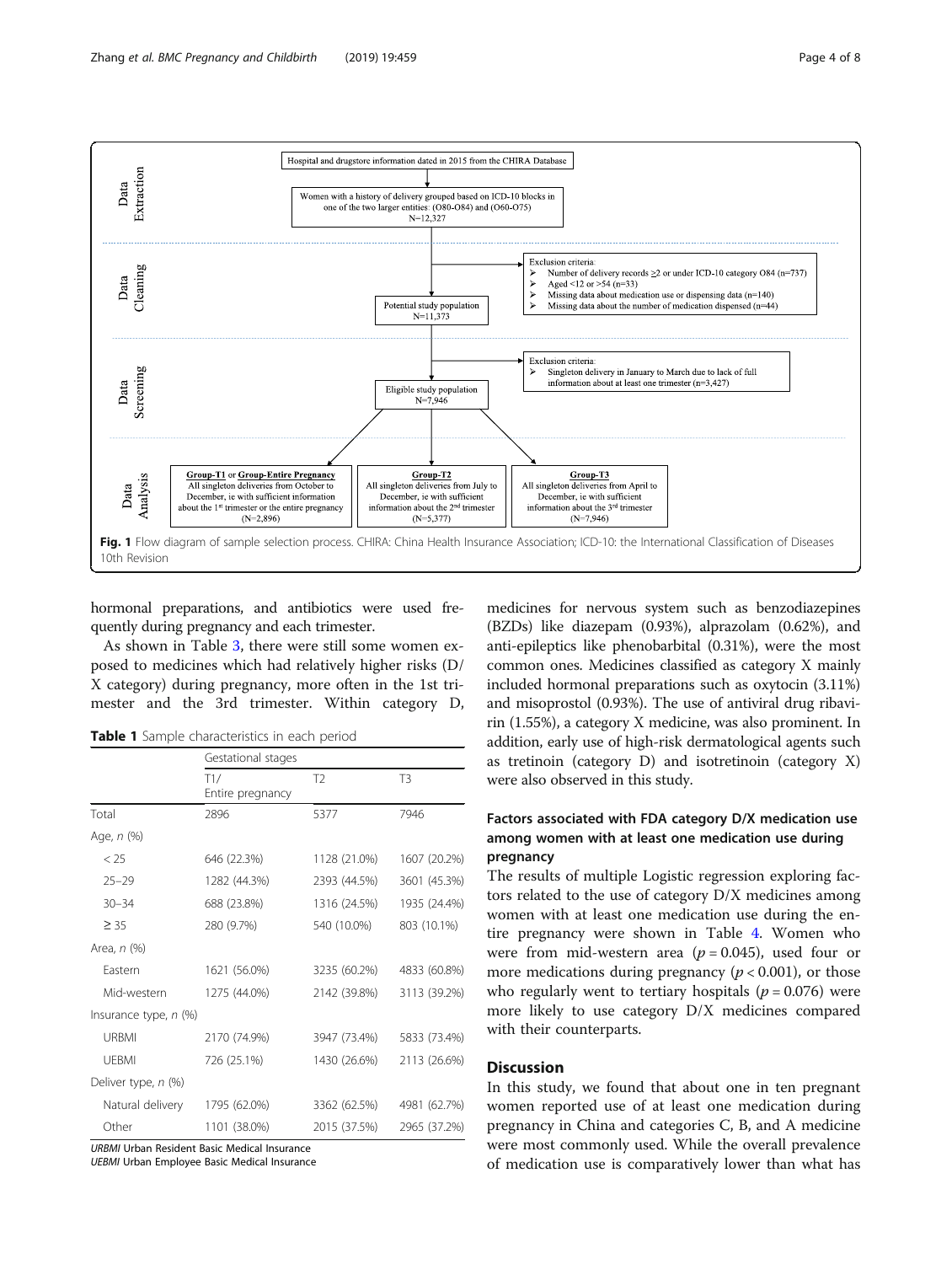<span id="page-4-0"></span>Table 2 prevalence and number of medications used by FDA risk category during pregnancy and each trimester

|                                                                  | Gestational stages |                |                | $p$ value <sup><math>a</math></sup> | Entire     |
|------------------------------------------------------------------|--------------------|----------------|----------------|-------------------------------------|------------|
|                                                                  | T1                 | T <sub>2</sub> | T <sub>3</sub> |                                     | pregnancy  |
| Overall prevalence, %                                            | 5.4                | 4.5            | 6.0            | $0.001$ **                          | 11.1       |
| Prevalence of each category among women with medication use, % b |                    |                |                |                                     |            |
| А                                                                | 17.4               | 15.6           | 10.9           | 0.057                               | 16.8       |
| B                                                                | 61.9               | 37.7           | 34.2           | $< 0.001$ ***                       | 57.8       |
| C                                                                | 38.7               | 68.9           | 72.8           | $< 0.001$ ***                       | 66.2       |
| D                                                                | 3.2                | 2.9            | 3.1            | 0.973                               | 5.0        |
| X                                                                | 5.8                | 2.1            | 6.3            | $0.042*$                            | 7.5        |
| Unknown                                                          | 41.9               | 43.0           | 46.3           | 0.531                               | 49.4       |
| Total number of different medications, n                         | 171                | 227            | 318            |                                     | 321        |
| Number of different medications in each category, $n$ (%) $c$    |                    |                |                |                                     |            |
| А                                                                | 6(3.5)             | 7(3.1)         | 8(2.5)         | 0.814                               | 8(2.5)     |
| B                                                                | 40 (23.4)          | 54 (23.8)      | 71(22.3)       | 0.916                               | 67 (20.9)  |
| C                                                                | 68 (39.8)          | 87 (38.3)      | 132 (41.5)     | 0.753                               | 123 (38.3) |
| D                                                                | 6(3.5)             | 8(3.5)         | 12(3.8)        | 0.984                               | 19(5.9)    |
| X                                                                | 8(4.7)             | 3(1.3)         | 8(2.5)         | 0.117                               | 12(3.7)    |
| Unknown                                                          | 43 (25.2)          | 68 (30.0)      | 87 (27.4)      | 0.562                               | 92 (28.7)  |

The P value of comparison tests among three trimesters. \*  $p < 0.05$ ; \*\*  $p < 0.01$ ; \*\*\*  $p < 0.001$ 

 $b$ Each pregnant woman could be exposed to more than one FDA category

c Columns might not add to 100% because of rounding error

been previously reported in other countries including Europe, North and South America and Australia (ranged from 50.0% to 81.2%) [[30](#page-7-0), [31](#page-7-0)], the use of higher-risk medications (category D 5.0%, category X 7.5%) were comparable with previous studies from the United States (category D 4.8–6.4%, category X 2.9–4.6%) [\[17,](#page-7-0) [32\]](#page-7-0), and Canada (category D 5.2–7.3%, category X 2.5–8.2%) [[21](#page-7-0), [33](#page-7-0), [34\]](#page-7-0), and even more serious than those reported in Ireland (category D 2.5%, category X 3.2%)  $[18]$ , the United Kingdom (category D 1.6%, category X 1.0%) [[16](#page-7-0)], India (category D 1.55%, category X 0.17%) [\[12\]](#page-7-0), and North Ethiopia (category D 0.5%, category X 0%) [[13](#page-7-0)]. Great disparities in the study design and context, such as data sources, time period, inclusion criteria, variety of medicines on the market and its availability to the target population make it hard for direct comparisons internationally. Nevertheless, the results of the present study still revealed that a significant number of women were exposed to potentially harmful medicines (category D/X) warranting closer attention.

As for medicines with higher risks during pregnancy, we found that the most commonly used medicines in category D were mainly anxiolytics and anti-epileptics. Category X medicines including hormonal preparations such as contraceptives and fertility drugs were also prevalent. Similar results were reported in some previous studies with a nuance of the selection of specific medicines [[11](#page-7-0), [17,](#page-7-0) [34\]](#page-7-0). Such pattern was most likely due to the routine medicine use in unidentified early pregnancy. Nevertheless, it is important to note that this may not be interpreted as actual risks, since contraceptives and fertility drugs were classified as category X only because they were not needed during pregnancy rather than their teratogenic risks [\[6](#page-7-0)]. Meanwhile, an uneven distribution of medication use prevalence among three trimesters was also observed, as use of high-risk medicines mostly occurred in the first and third trimester. Given the fetus is most susceptible to damage from teratogens during the first trimester  $[2]$  $[2]$ , the use of  $D/X$  medicines in the first trimester may result from unidentified or unplanned pregnancy of the early stage. These findings above were in accordance with many previous studies [[18,](#page-7-0) [21](#page-7-0), [32,](#page-7-0) [34,](#page-7-0) [35](#page-7-0)], indicating a similar pattern of higher-risk medication use during pregnancy across countries.

As widely acknowledged, medicines should be avoided during pregnancy as much as possible. However, use of tretinoin and isotretinoin in early stage during pregnancy had been identified in this study. These agents were mainly used for acne treatment and should have been avoided by pregnant women [[36,](#page-7-0) [37](#page-7-0)]. Such usage indicates a potential gap between the clinical principle and practice. On the other hand, when withholding necessary treatments may place the pregnant women and their fetus in greater danger, it is important to balance the benefits with risks based on the patient's concrete condition especially in the cases whereby safer alternatives are available [[38,](#page-7-0) [39\]](#page-7-0). It was also observed that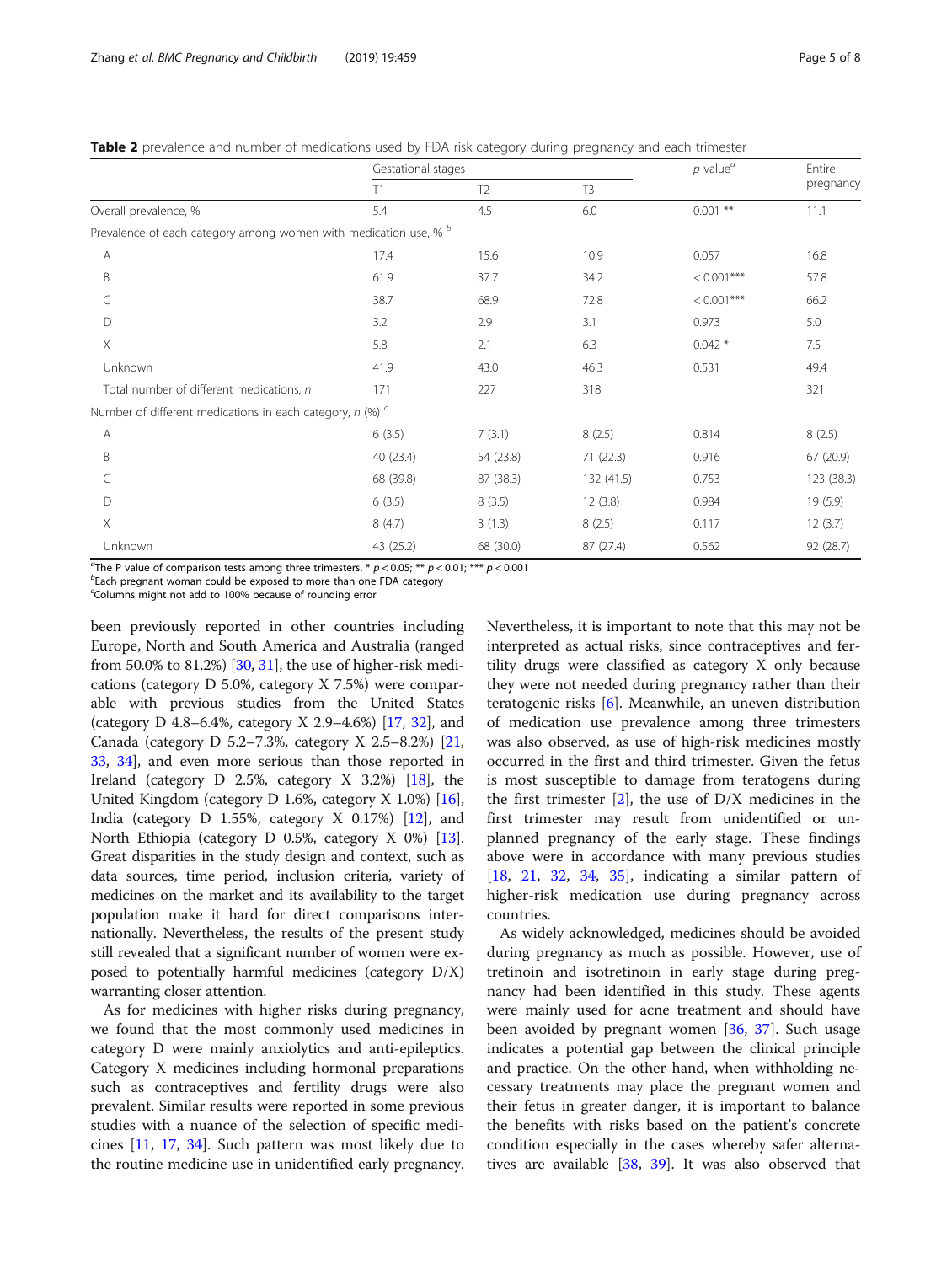<span id="page-5-0"></span>Table 3 The most common FDA Category D/X medicines used by women who used at least one medication during pregnancy (%)

| Generic name              | Gestational stages   | Entire         |                |           |
|---------------------------|----------------------|----------------|----------------|-----------|
|                           | T1                   | T <sub>2</sub> | T <sub>3</sub> | pregnancy |
| FDA category D            |                      |                |                |           |
| Diazepam                  | $\sqrt{\phantom{a}}$ | 0.41           | 0.84           | 0.93      |
| Irbesartan                | 0.65                 | 0.82           | 0.42           | 0.62      |
| Alprazolam                | $\sqrt{2}$           | $\sqrt{2}$     | 0.42           | 0.62      |
| Phenobarbital             | 0.65                 | $\sqrt{2}$     | 0.21           | 0.31      |
| Methimazole               | 0.65                 | /              | $\overline{1}$ | 0.31      |
| Midazolam                 | 0.65                 | 7              | $\sqrt{2}$     | 0.31      |
| Tamoxifen                 | 0.65                 | /              | 0.21           | 0.31      |
| Tretinoin                 | 0.65                 | $\sqrt{2}$     | $\sqrt{2}$     | 0.31      |
| Amikacin                  | /                    | 0.41           | 0.42           | 0.31      |
| Mycophenolic acid         | Τ                    | 0.41           | 0.21           | 0.31      |
| Valsartan                 | Τ                    | 0.41           | 0.21           | 0.31      |
| Gentamycin                | /                    | $\sqrt{2}$     | 0.42           | 0.31      |
| Doxycycline               | Τ                    | 0.41           | $\overline{1}$ | 0.31      |
| Lorazepam                 | Τ                    | /              | 0.21           | 0.31      |
| I ithium                  | /                    | /              | 0.21           | 0.31      |
| FDA category X            |                      |                |                |           |
| Oxytocin                  | 1.29                 | 0.41           | 4.19           | 3.11      |
| Ribavirin                 | $\sqrt{2}$           | 1.23           | 1.05           | 1.55      |
| Misoprostol               | 0.65                 | 7              | 0.84           | 0.93      |
| Chorionic gonadotrophin   | 1.29                 | 7              | $\sqrt{2}$     | 0.62      |
| Mifepristone              | 0.65                 | /              | 0.21           | 0.62      |
| Goserelin                 | 0.65                 | /              | $\sqrt{2}$     | 0.31      |
| Clomifene                 | 0.65                 | /              | $\sqrt{2}$     | 0.31      |
| Medroxyprogesterone       | 0.65                 | /              | 7              | 0.31      |
| Isotretinoin              | 0.65                 | /              | /              | 0.31      |
| <b>Estradiol Valerate</b> | /                    | 0.41           | 0.42           | 0.31      |
| Valproic acid             | /                    | $\sqrt{2}$     | 0.21           | 0.31      |

FDA The U.S. Food and Drug Administration

ribavirin, a medication contraindicated in women who are or may become pregnant due to its embryocidal and teratogenic effects in animals  $[40, 41]$  $[40, 41]$  $[40, 41]$ , was one of the most commonly used category X medicines in this study. The use of ribavirin could and should be substituted by other options with lower risks during pregnancy (e.g. sofosbuvir in category B or oseltamavir in category C) [[40,](#page-7-0) [42\]](#page-7-0). Apart from the choice of treatment, it is also crucial to take the dosage and the timing of medication use into consideration when evaluating the risks. As the most commonly used category D medicines, the prevalence of BZDs use for anxiety disorders was more prominent in the third trimester in this study. According to American College of Obstetricians and Gynecologists

|     |  |  |  | Table 4 Factors associated with FDA category D/X medication |
|-----|--|--|--|-------------------------------------------------------------|
| use |  |  |  |                                                             |

| Variables                            | Odds Ratio | 95% CI        | p value          |  |  |  |  |
|--------------------------------------|------------|---------------|------------------|--|--|--|--|
| Age                                  | 1.04       | $0.98 - 1.11$ | 0.174            |  |  |  |  |
| Area                                 |            |               |                  |  |  |  |  |
| Fastern                              | referent   | referent      | referent         |  |  |  |  |
| Mid-western                          | 2.54       | $0.99 - 6.21$ | $0.045*$         |  |  |  |  |
| Insurance type                       |            |               |                  |  |  |  |  |
| URBMI                                | referent   | referent      | referent         |  |  |  |  |
| <b>UFBMI</b>                         | 0.70       | $0.29 - 1.68$ | 0.425            |  |  |  |  |
| Deliver type                         |            |               |                  |  |  |  |  |
| Natural delivery                     | referent   | referent      | referent         |  |  |  |  |
| Others                               | 1.00       | $0.44 - 2.14$ | 0.998            |  |  |  |  |
| Level of mostly visited hospital     |            |               |                  |  |  |  |  |
| Secondary hospital or below          | referent   | referent      | referent         |  |  |  |  |
| Tertiary hospital                    | 2.10       | $0.94 - 4.91$ | 0.076            |  |  |  |  |
| Number of different medications used |            |               |                  |  |  |  |  |
| $\lt 4$                              | referent   | referent      | referent         |  |  |  |  |
| $\geq$ 4                             | 4.17       | $2.01 - 9.11$ | $***$<br>< 0.001 |  |  |  |  |

FDA The U.S. Food and Drug Administration

URBMI Urban Resident Basic Medical Insurance

UEBMI Urban Employee Basic Medical Insurance

 $**p* < 0.05$ ,  $***p* < 0.001$ 

The p value of mid-western area (0.045) and used four or more medications ( < 0.001) were deemed significant and thus set in boldface

(ACOG) Guidelines, BZDs may lead to floppy syndrome and withdrawal syndromes in infants when maternal use occurred shortly before delivery [\[43](#page-7-0)]. These identified usage patterns in the present study indicates that suboptimal medication use might exist which warrants further evaluation and intervention in future studies.

Results of Logistic regression showed that pregnant women who lived in mid-western area, used four or more medications, or regularly visited tertiary hospitals were more likely to be exposed to medications with higher risks (category D/X), which was similar to the findings from previous studies  $[18, 20, 44-46]$  $[18, 20, 44-46]$  $[18, 20, 44-46]$  $[18, 20, 44-46]$  $[18, 20, 44-46]$  $[18, 20, 44-46]$  $[18, 20, 44-46]$  $[18, 20, 44-46]$  $[18, 20, 44-46]$ . This was possibly because women in mid-western area of China tended to have a lower income level and poorer access to medical services, which makes them use medicines only when really necessary or under more serious circumstances, thus more likely to be exposed to high-risk medications. Also, women paying frequent visit to higher level hospitals or used more medications during pregnancy may be those with severe conditions, thus were more likely to be exposed under high-risk medications.

To the best of our knowledge, this is the first study that investigates the prevalence and patterns of medication use and risks during pregnancy according to FDA pregnancy risk category in mainland China. We used CHIRA database with electronic records of sampled population, which can be considered an "extended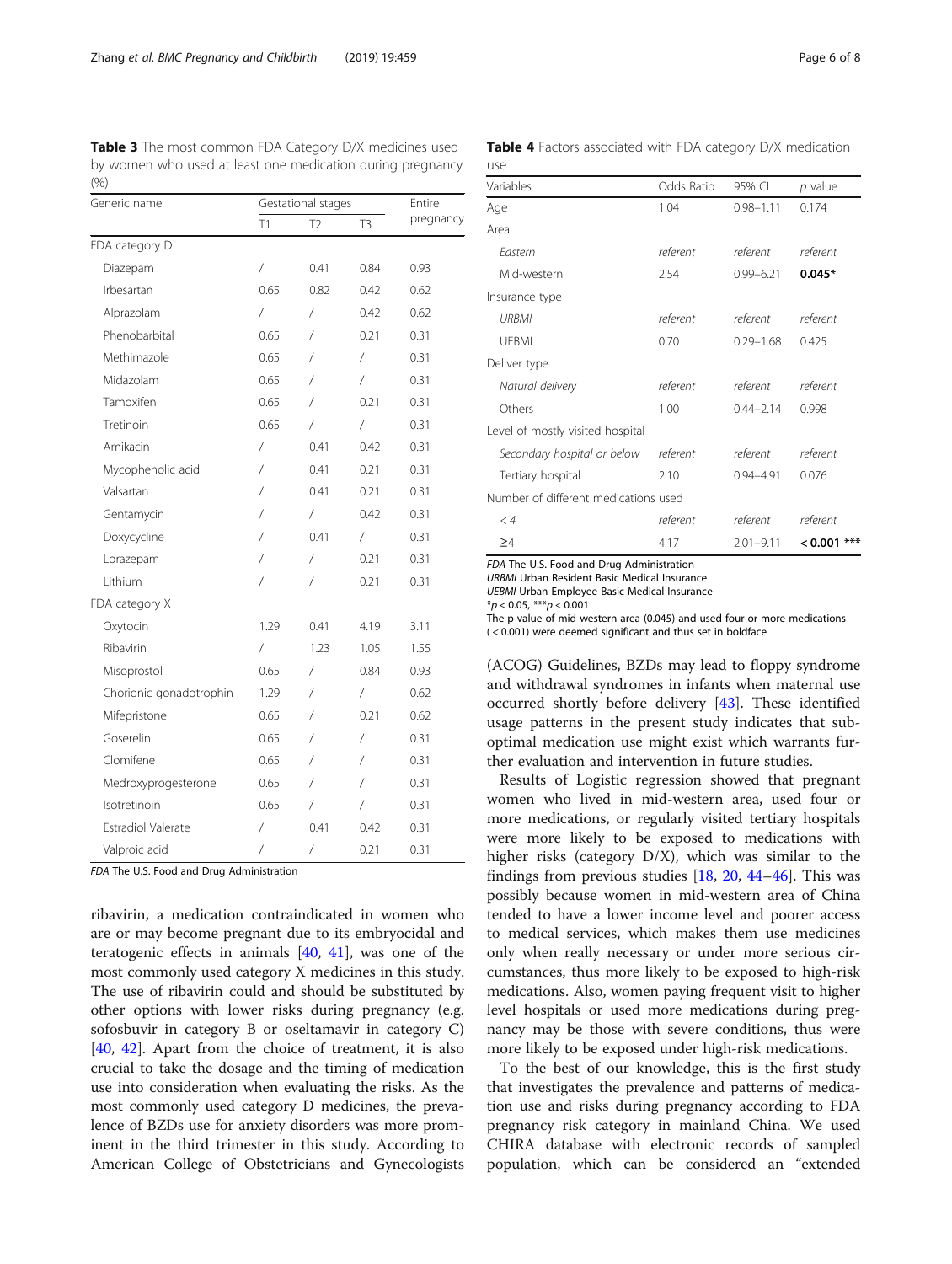<span id="page-6-0"></span>health insurance data" that contains information on all medicines dispensed to BMI beneficiaries, regardless of whether or not these medications are covered by current BMI schemes or whether they are prescription medications or over-the-counter products (OTC). The employment of the CHIRA database enabled a more accurate and reliable assessment of medication use, which may become an important source to advance Chinese population-based research and facilitate the integration of real-world evidence in clinical practice and local policy making.

However, there are several limitations to this study. First, our findings may not be representative of population in rural area, since CHIRA database mainly covers urban BMI beneficiaries. Second, our analysis did not include pregnancies ending up with miscarriages, terminations of pregnancy, or stillbirths, thus may carry the risk of underestimating the extent of maternal medication use, especially for potentially harmful medication use which may lead to negative pregnancy outcomes. Third, almost half of pregnant women with medication dispensed in this study used medications which were not assigned to any FDA category. Such unspecified risks may be mistaken as no risks and create a false impression of comfort. In addition, since the FDA category only covers Western medicine, the potential risks related to TCM use merits further investigation. Fourth, since only a limited number of variables were captured in the CHIRA database, we were unable to fully assess the association of other maternal characteristics with exposure to medications with higher risks, such as parity, complication of chronic disease and so on. In addition, since direct measures of gestational age were lacking in the database, our employment of the validated gestational age algorithm might still result in a small proportion of misclassification [[47\]](#page-7-0). Finally, as mentioned above, this study only provides a rough sketch of the risks of medication use during pregnancy at a population level. Clinical consideration on the appropriateness and safety of antenatal medicine use requires further evaluation on a case-by-case basis.

#### Conclusions

This study revealed that about one in ten pregnant women used at least one medication during pregnancy in China and a significant number of them used FDA Category D or X medicines. Anxiolytics and hormonal preparations were the most commonly used medicines classified as category D and X respectively. Pregnant women who were from mid-western area or used four or more medications were more likely to use medicines of higher risks. More efforts are needed to uncover medication safety during pregnancy and improve current information system for clinical practice.

#### Supplementary information

Supplementary information accompanies this paper at [https://doi.org/10.](https://doi.org/10.1186/s12884-019-2622-y) [1186/s12884-019-2622-y](https://doi.org/10.1186/s12884-019-2622-y).

#### Additional file 1. Detailed information of sample extraction process.

Additional file 2. Prevalence of most commonly used medications (top 20) in FDA category A, B, and C among women who used at least one medication during pregnancy (%).

#### Abbreviations

BZDs: Benzodiazepines; CHIRA: China Health Insurance Association; FDA: U.S. Food and Drug Administration; ICD-10: International Classification of Diseases 10th Revision; NMPA: National Medicinal Product Administration; NRCMS: New Rural Cooperative Medical Scheme; TCM: Traditional Chinese Medicine; UEBMI: Urban Employee Basic Medical Insurance; URBMI: Urban Resident Basic Medical Insurance

#### Acknowledgements

We are grateful for staff of China Health Insurance Association (CHIRA) database for their assisting in collecting the data.

#### Authors' contributions

All authors contributed to the collection and interpretation of data and approved the final report. XG and JZ conceived the study idea and contributed to the study design. JZ implemented literature review, cleaned and checked the data, wrote the code, did the analysis for the study. JZ and COLU wrote the initial draft, and amended the final manuscript. XG supervised and checked the analysis, gave suggestions to the initial draft, and reviewed the final manuscript. LS contributed to data access, supervised the study design and data interpretation, and reviewed the final manuscript.

#### Funding

This study was supported by the National Natural Science Foundation of China (Grant No. 71774005). The funders were not involved in the design of the study and collection, analysis, and interpretation of data and in writing the manuscript. The authors had full access to all of the data in the study and had final responsibility for the decision to submit for publication.

#### Availability of data and materials

The data that support the findings of this study are available from China Health Insurance Association (CHIRA) but restrictions apply to the availability of these data, which were used under license for the current study, and so are not publicly available. Data are however available from the authors upon reasonable request and with permission of CHIRA.

#### Ethics approval and consent to participate

Since the data obtained from the CHIRA database was de-identified, this study was exempt from Institutional Review Board review by the Ethics Committee of Peking University Health Science Center, Beijing, China (No. IRB00001052–17022).

#### Consent for publication

Not applicable

#### Competing interests

The authors declare that they have no competing interests.

#### Author details

<sup>1</sup>Department of Pharmacy Administration and Clinical Pharmacy, School of Pharmaceutical Sciences, Peking University, Beijing, China. <sup>2</sup>State Key Laboratory of Quality Research in Chinese Medicine, Institute of Chinese Medical Sciences, University of Macau, Macao, China. <sup>3</sup>Department of Population Medicine, Harvard Medical School and Harvard Pilgrim Health Care Institute, Boston, MA, USA. <sup>4</sup>International Research Center for Medicinal Administration, Peking University, Beijing, China.